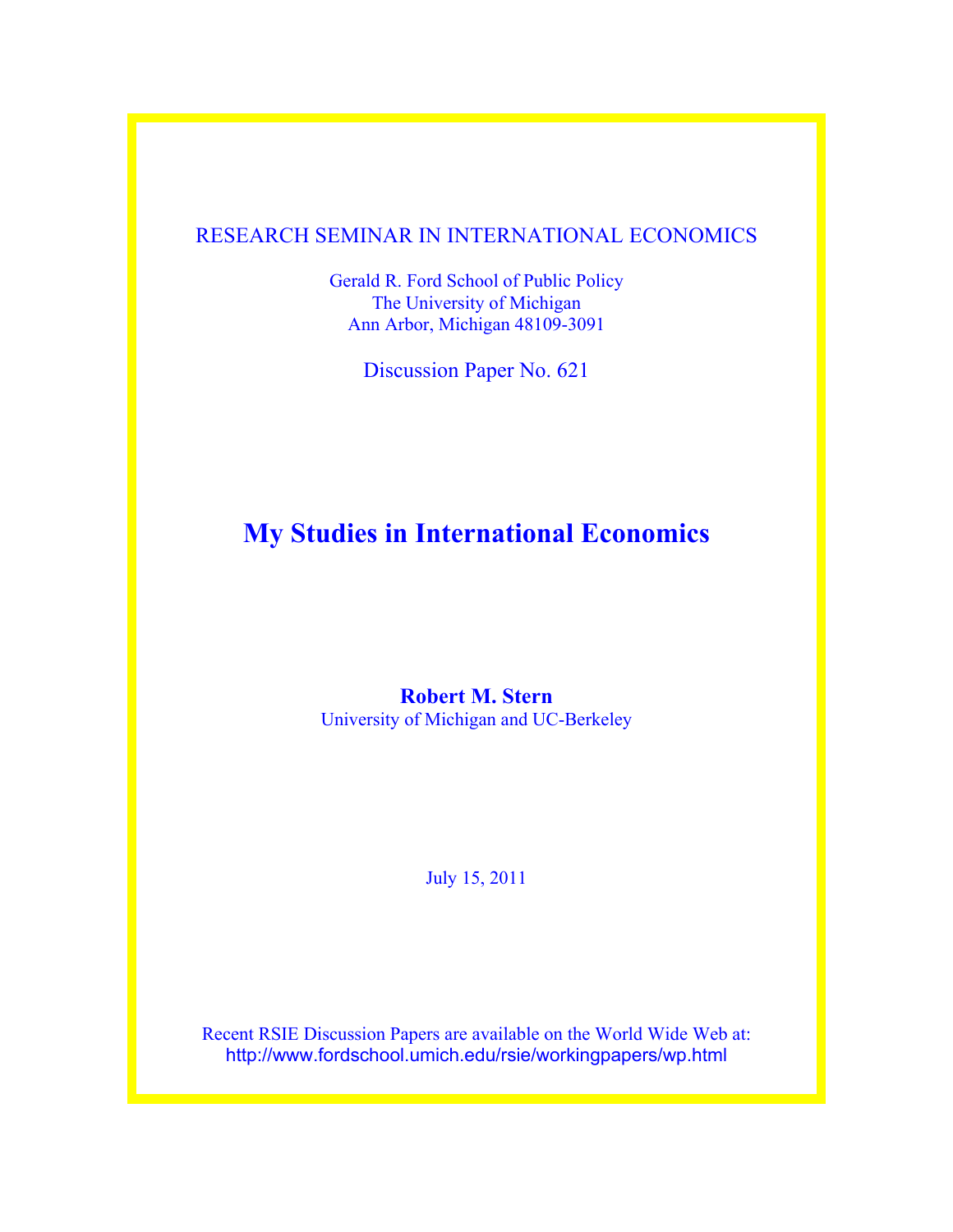## **My Studies in International Economics**

**Robert M. Stern**

## **University of Michigan and UC-Berkeley**

## **Abstract**

I first review some of the major influences that shaped my early years. I then relate the subsequent developments in my professional career, including my research orientation, chief publications, collaborative relationships, and longstanding involvement in undergraduate and graduate teaching and supervision.

Key words: International Economics; Empirical Studies

JEL Classification: F1; F3; F5

To be published in Michael Szenberg and Lall Ramattran (eds*.), Eminent Economists II − Their Life and Work Philosophies,* Cambridge University Press, forthcoming.

July 15, 2011

Address correspondence to: Robert M. Stern rmstern@umich.edu rms@berkeley.edu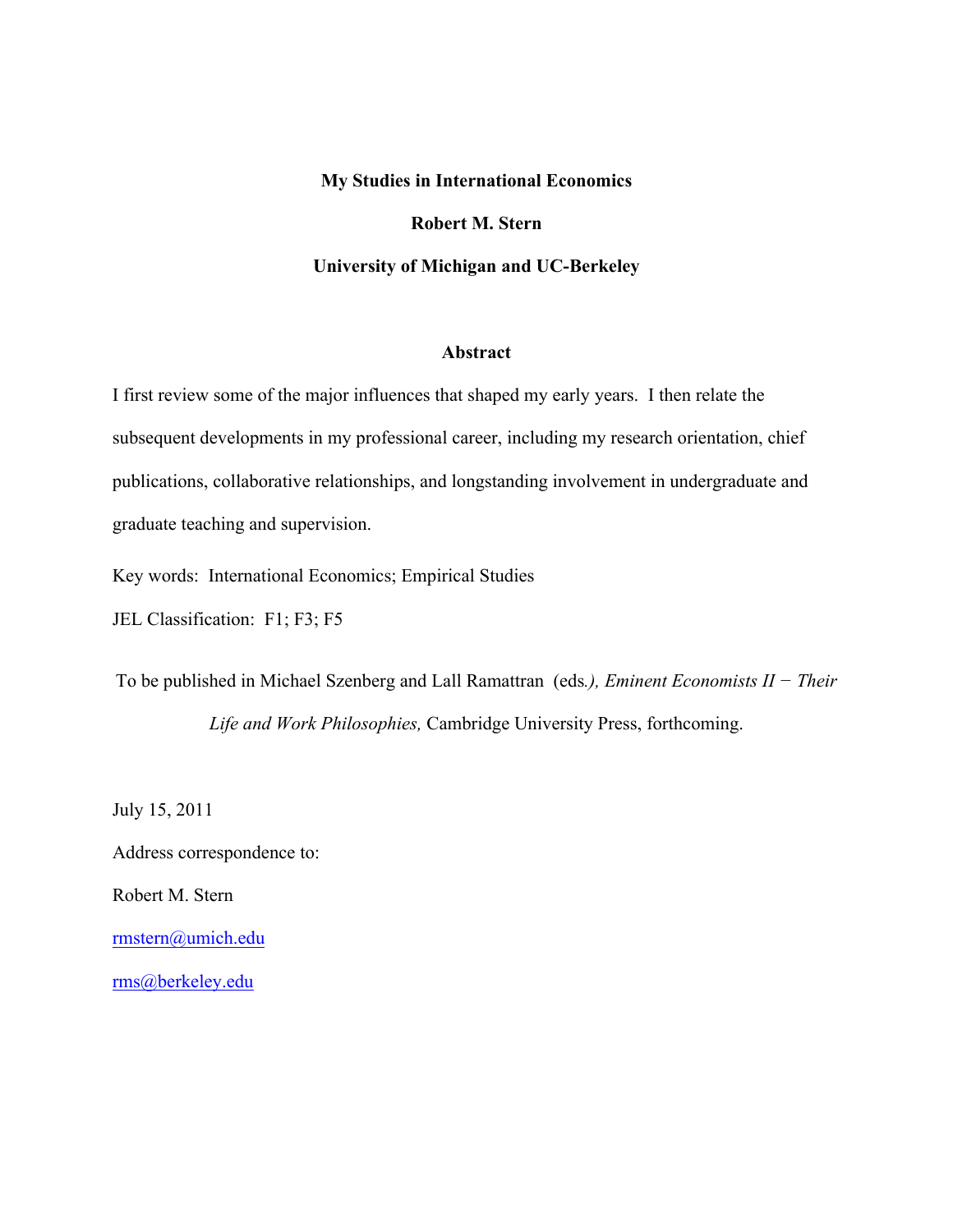## **My Studies in International Economics**

#### **Robert M. Stern**

#### **University of Michigan and UC-Berkeley**

## **Introduction**

In what follows, I first review some of the major influences that shaped my early years. I then relate the subsequent developments in my professional career, including my research orientation, chief publications, collaborative relationships, and longstanding involvement in undergraduate and graduate teaching and supervision.

## **The Early Years**

Growing up for the most part in Brookline, MA, I had the benefit of a first-class education in the local public schools. I remember in particular Ms. Fitzgerald and Ms. Frame, my  $7<sup>th</sup>$  and  $8<sup>th</sup>$  grade English teachers at the Edward Devotion primary school, for their instruction and care in imparting the main elements of written expression to me and my fellow students. It was then that I first learned really how to write and the need for clarity and conciseness in written expression. I have carried forward these lessons and have found great satisfaction in my own professional writing and the writing of my students.

I later attended Brookline High School, which at the time had an outstanding coterie of devoted and effective teachers. I liked and continued to benefit from my English teachers, but the greatest impressions and influences that I experienced were in the study of French with Ms. Perrin and in Spanish with Ms. Placido. I wanted to emulate their methods of language teaching and thought at the time that teaching was what I wanted to do.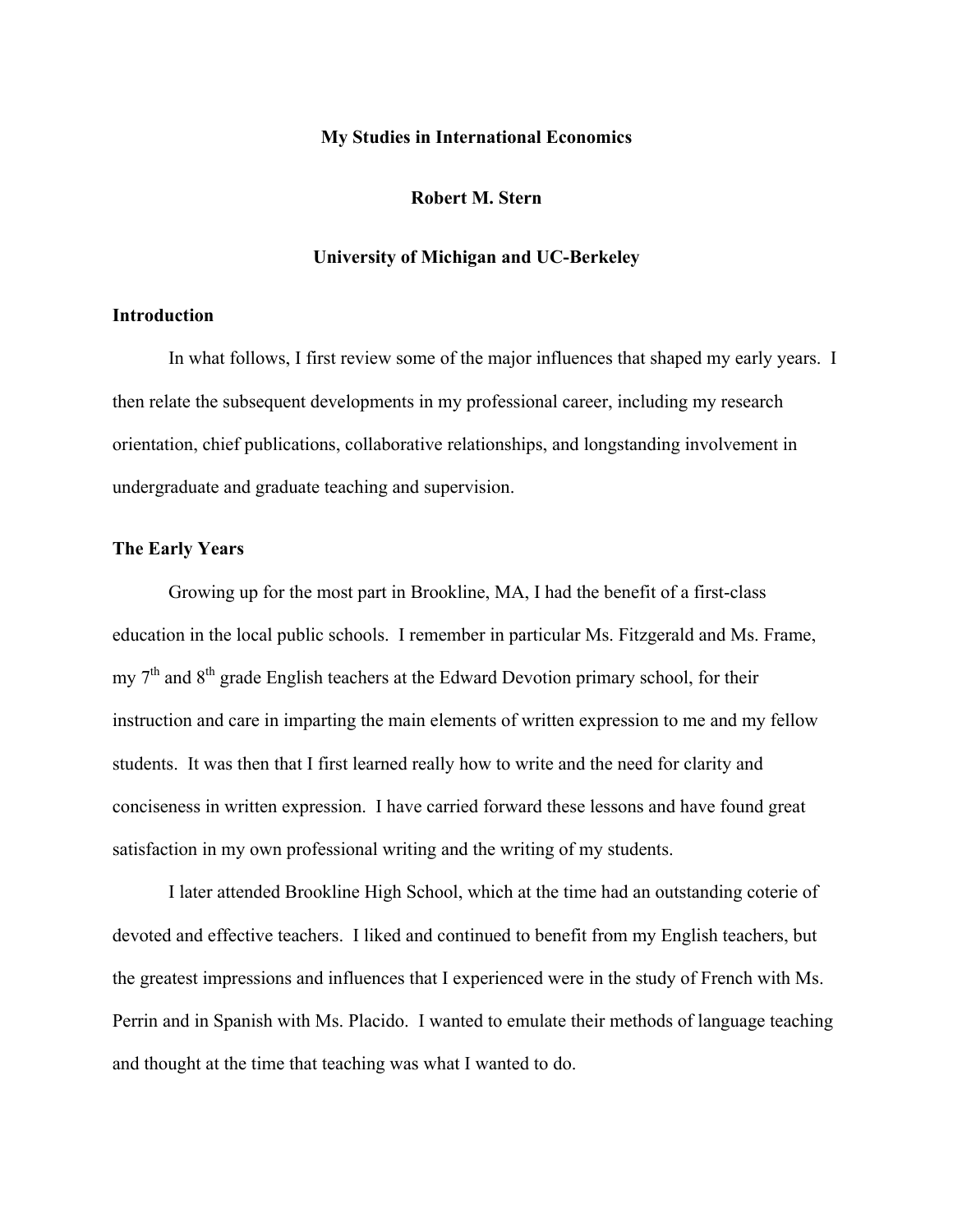After high school, I enrolled as an undergraduate in 1944 at UC-Berkeley, having chosen to apply there on a recommendation of a brother who had been enrolled. When I entered UC-Berkeley, I declared my major as romance languages, Spanish in particular. My Spanish from high school was good enough that I could enroll as a freshman in upper division Spanish courses. To further my background, I also enrolled in college-level Latin and Portuguese. As I progressed, as part of my major, the more advanced courses were in Spanish literature and philosophy, which I found to be rather demanding and difficult for me. I then decided to reevaluate my long-run goal and switched my major to economics and business administration. This switch was motivated in part by parental influence, since my father, who was running a wholesale meat-packing business in Boston, let it be known that he would very much like for me to join the business.

My switch in majors was in 1946, which was after WWII had ended and veterans were returning to school in large numbers. Although the classes were now fairly large, I recalled that I especially enjoyed the courses in business cycles taught by Robert A. Gordon, labor economics by Clark Kerr, and money and banking by Ira Cross. I also took courses in accounting and auditing, and it was these courses that led to me to take a civilian job after graduation in 1948 as an auditor with the  $8<sup>th</sup>$  Army Central Exchange in occupied Japan. This gave me an opportunity to travel, which I had always wanted to do, and to gain experience in working in a large organization. During my time in Japan, I was able to travel considerably, conducting audits of post exchanges on different military bases. I later became the head accountant at the main post exchange in Tokyo, which involved supervising a large staff of American and Japanese employees and preparing the periodic financial statements that were required. I took away from this experience that I could handle administrative responsibilities as well as the responsibilities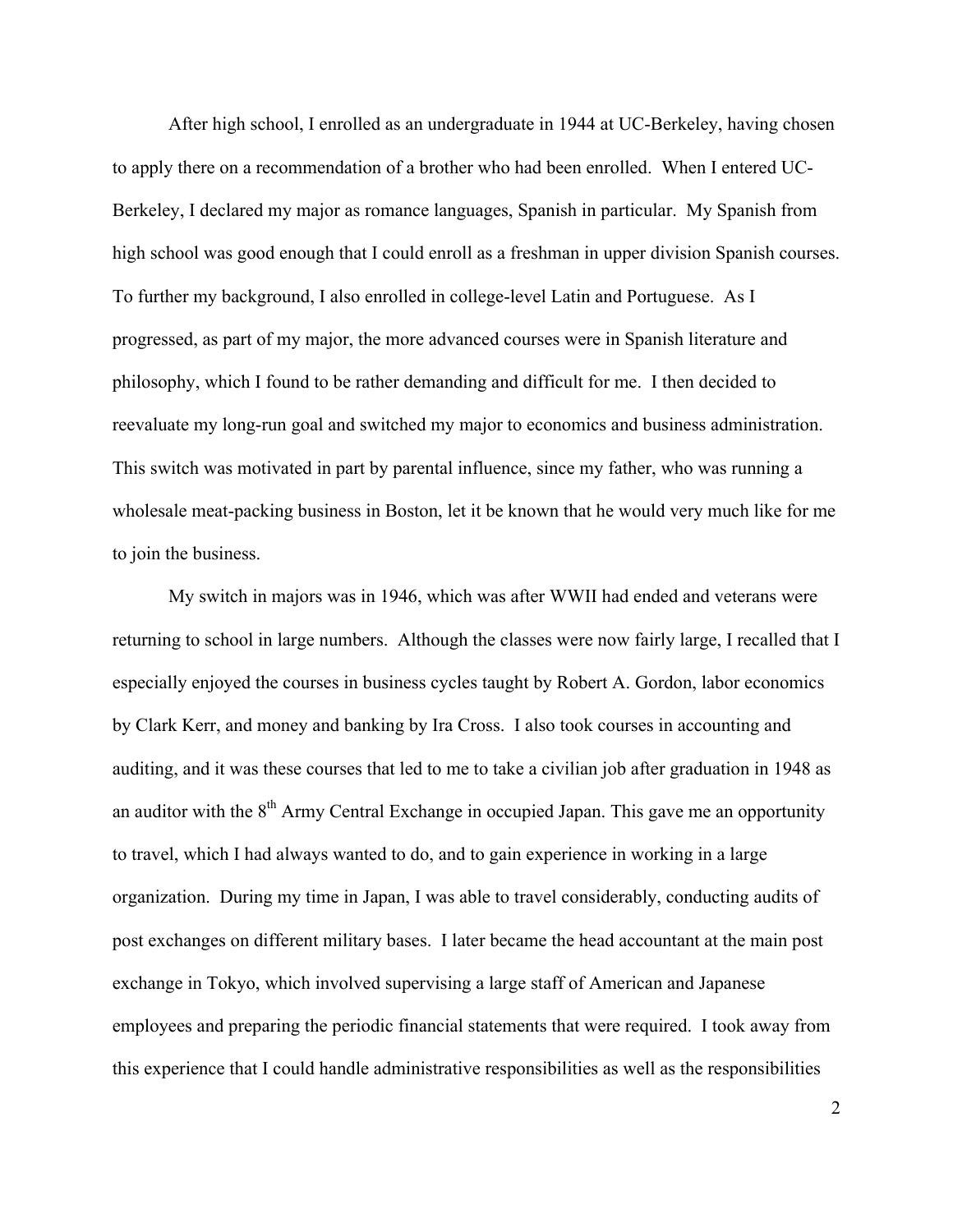of working with large amounts of financial data and preparation of detailed financial reports. These skills served me well subsequently.

Following my stay in Japan, I enrolled in the MBA program at the University of Chicago. While I concentrated on the study of marketing and accounting, I found that I was most interested in the courses with economic content, in particular industrial organization. During my time at Chicago and given my family involvement in the meat-packing business, I was able to make arrangements for visits to some of the local slaughterhouses and get a first-hand impression of this phase of the business. The slaughterhouses were by no means very pleasant places to visit and to work, and to see how the cattle and hogs were being processed. Indeed, I felt that the writing of Upton Sinclair about the industry was not an exaggeration of the conditions in the slaughterhouses of Chicago. My time in Chicago convinced me that I did not want to follow in my father's footsteps in the meatpacking industry, and that I wanted to pursue a career in teaching and in economics in particular.

I decided therefore to apply for PhD study in economics and chose Columbia University, largely because George Stigler was on the Columbia faculty and that I was especially interested in specializing in industrial organization. Before entering Columbia is 1954, I taught economics and accounting at Union College, a small liberal arts institution in Schenectady, NY. This was a worthwhile experience and reinforced my conviction to pursue a teaching career. My PhD coursework was interesting and demanding. I took price theory with WilliamVickrey, monetary economics with James Angell, macro with Albert Hart, public finance with Carl Shoup, industrial organization and the history of thought with George Stigler, statistics with F.C. Mills, and international economics and international capital movements with Ragnar Nurkse. Of all these courses, those taught by Nurkse were for me by far the best and most interesting. After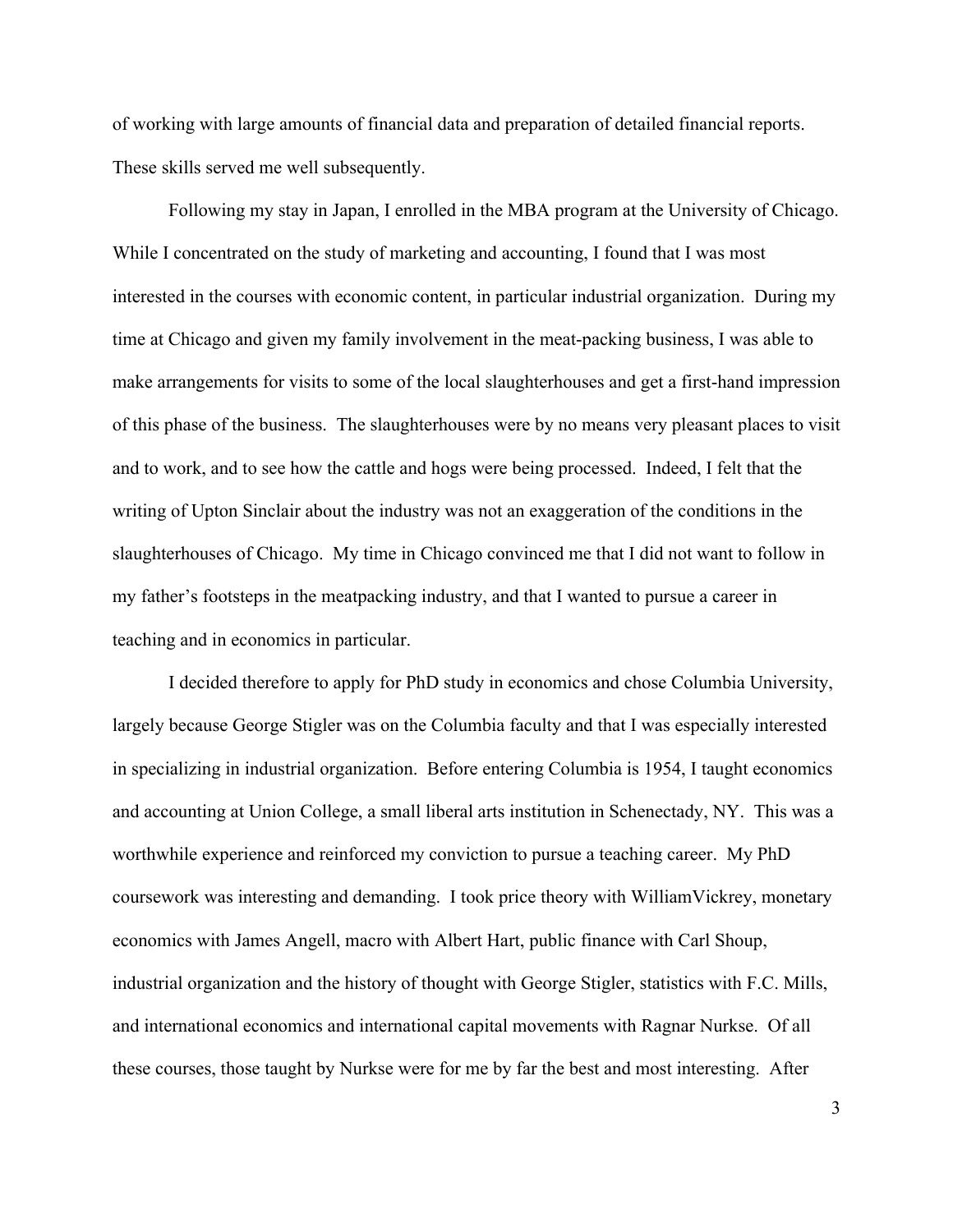completing the PhD oral examinations, I decided therefore to write my doctoral dissertation under Nurkse's guidance. This then got me started on a long career in the field of international trade and finance.

During my coursework, I had become interested in international commodity problems and sought Nurkse's assistance in developing a dissertation proposal. I remember vividly how we discussed different topics and his suggestion that I might write on issues of U.S. agricultural surplus disposal and trade policies. He guided me along in our periodic meetings, and he was of great help in reading and commenting on my research. It is to his credit that I was able subsequently to publish five papers based on my dissertation.<sup>1</sup> I continued to work on international commodity problems after completing my PhD, focusing especially on measuring the price responsiveness of primary commodity producers in a variety of settings, including rice and jute in India, Egyptian cotton, West African cocoa, and Malayan natural rubber. Thereafter, I concentrated on empirical research in international trade, beginning with a study of the Ricardian model of comparative advantage, using American and British data on trade and wages and productivity that built upon material covered in Nurkse's course. My research interests over the past decades have spanned both international trade and international finance, which is something that I can attribute to Nurkse's influence since his own research and publications similarly spanned both aspects of international economics.

On a more personal note, I had occasion in late 1958 to assist Nurkse in Geneva in compiling historical data on international capital flows in connection with the preparation of his Wicksell Lectures on trade and development that he delivered in Stockholm in April 1959,

<sup>1</sup> Details on my various publications noted here and in what follows can be found on my curriculum vitae that is available on: http://fordschool.umich.edu/faculty/Robert\_Stern.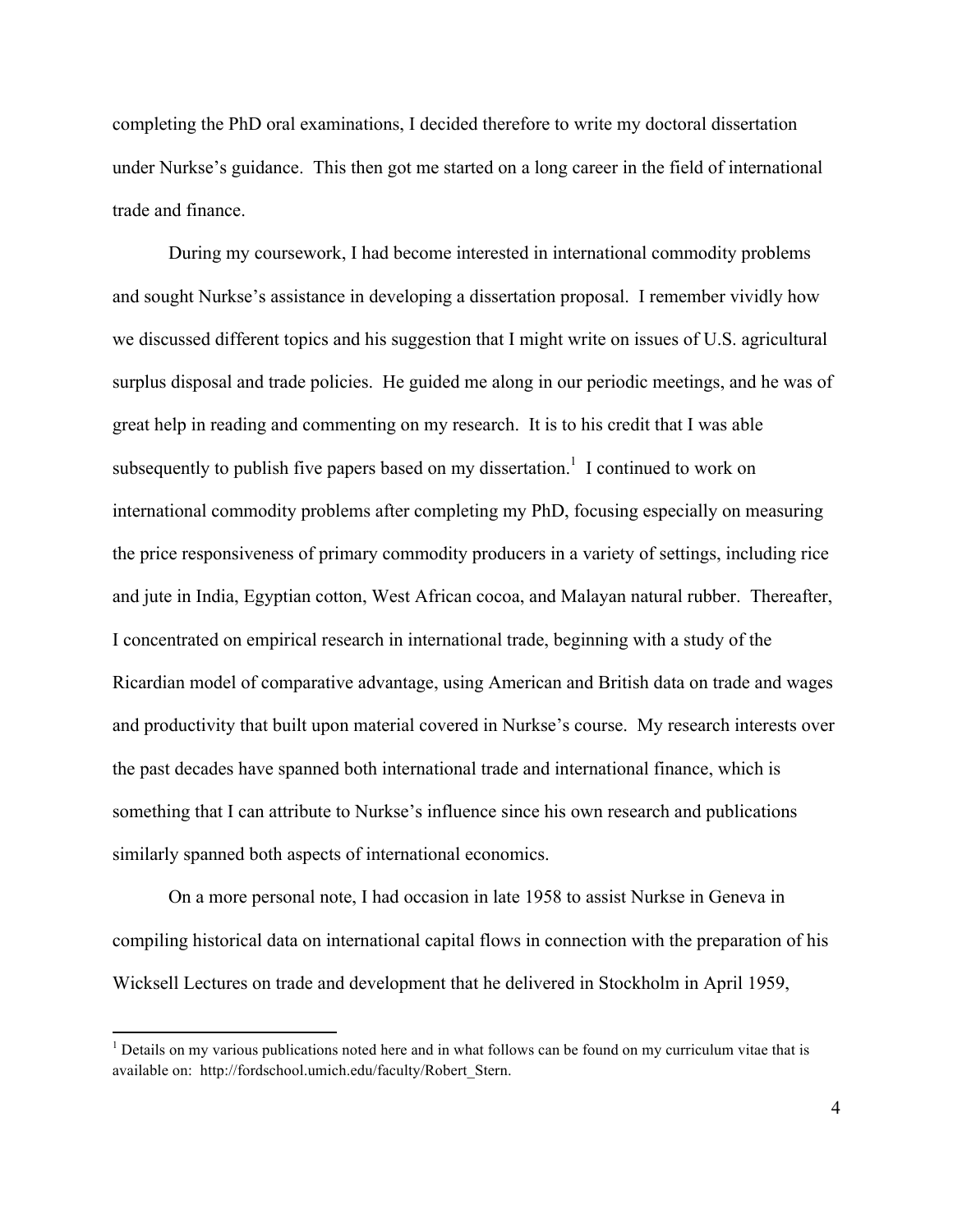shortly before his untimely death. At the time, I was a Fulbright scholar studying econometrics in Rotterdam with Henri Theil. When Nurkse asked if I could come to Geneva for a couple of weeks to work with him, I welcomed the opportunity. During my stay in Geneva, we met each day to discuss my data collection and how it would fit into the preparation of his lectures. I look back on this experience with nostalgia and warmth as one of the high points of my academic career.

After Nurkse died, James Tobin of Yale University, who was on leave in Geneva and was a close friend of Nurkse, called me in Rotterdam and asked if I would be able to come to Geneva to help Mrs. Nurkse organize her husband's papers. This was a sad occasion, needless to say, and I was glad to be of assistance to Mrs. Nurkse in a time of need. It turned out later that I was able to work with Gottfried Haberler of Harvard University and a close friend and associate of Nurkse going back to his time in Vienna and in the League of Nations Secretariat, in assembling Nurkse's collected papers and publishing them in 1961 as a Harvard Economic Study entitled *Equilibrium and Growth in the World Economy: Economic Essays by Ragnar Nurkse.* This was the first edited volume that I published and that later motivated me to publish many other edited volumes individually and jointly, the last count being 29 volumes as of 2011-12.

In August 2007, I was invited to attend and contribute a paper for a conference in Tallinn, Estonia, to mark the  $100<sup>th</sup>$  anniversary of Nurkse's birth and the issuance by the Estonian Government of a postage stamp with his portrait in his honor. This was a wonderful occasion, in which Nurkse's son, Dennis, at the time Poet Laureate of Brooklyn, and I were the only ones present who had had close contact with Nurkse. This conference gave me the opportunity to visit the house in which Nurkse was born and to celebrate publicly his life and accomplishments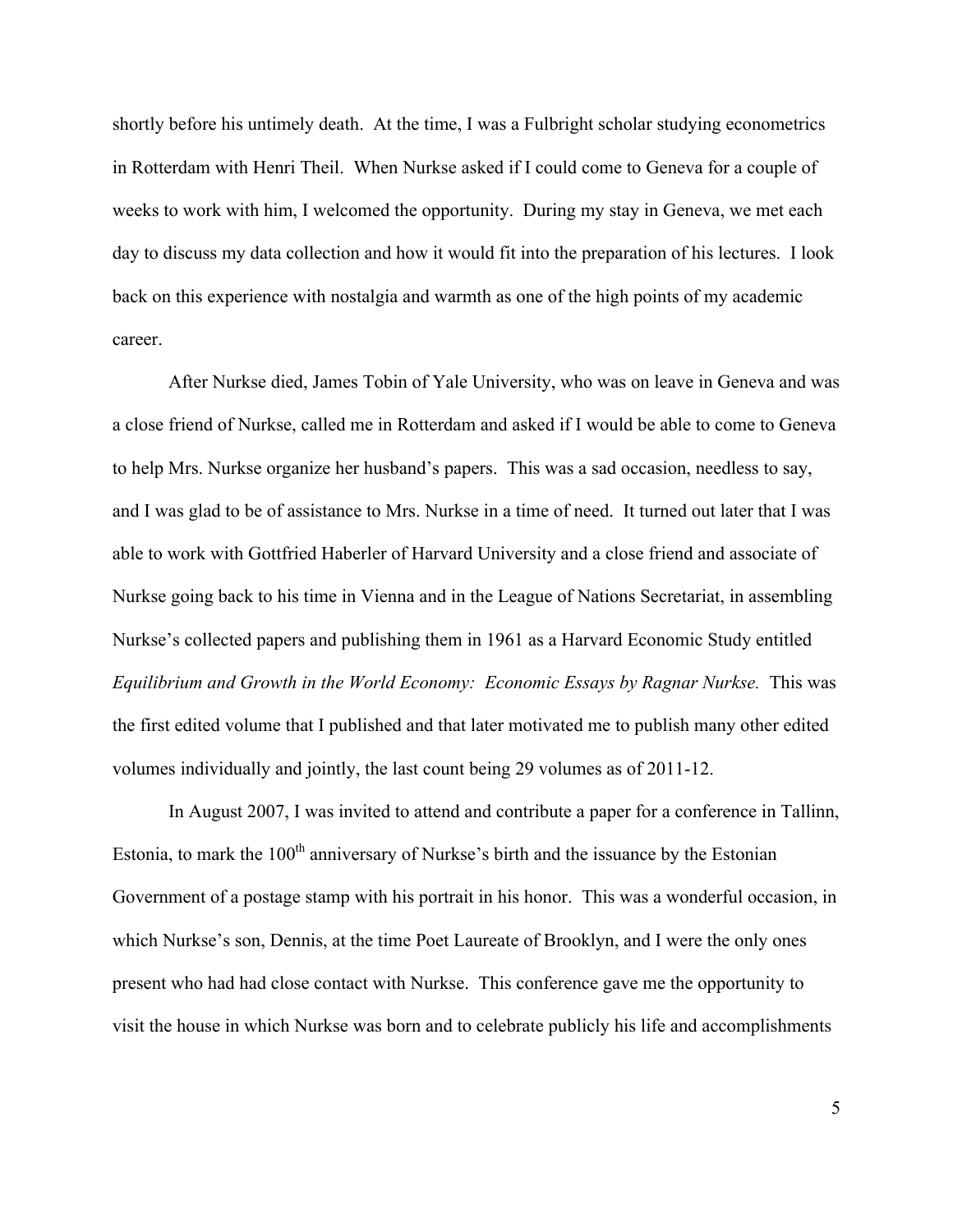and to express my sincere appreciation for the role that he played in my professional development.

## **Quantitative International Economics and Doing Trade Theory with Numbers**

In my Fulbright year at the Netherlands School of Economics, I had close contact with Henri Theil. He supervised my work on an econometric study of distributed lags, which was later published jointly. To do this work required using a Monroe hand-cranked calculator for several weeks and calculating a seemingly endless number of correlation coefficients and analyzing their distributive patterns. It is interesting in the present computer age to look back to see how far we have come computationally in a half century.

Following my Fulbright year in the Netherlands, I received an appointment as an Assistant Professor of Economics in the College at Columbia University. In 1959-61, I taught a course in International Trade and one in Contemporary Civilization, which was a social science and humanities course required for undergraduates. I entered the PhD job market in 1960-61 and succeeded in obtaining an appointment as an Assistant Professor of Economics at the University of Michigan beginning in 1961-62. Wolfgang Stolper had been teaching at Michigan for several years, and he decided to change his field of specialization from international trade to economic development, thus creating the opening that I filled. Needless to say, I was delighted with this opportunity, which has served me well and enabled me to pursue my teaching and research for nearly the subsequent 50 years.

In my beginning years, I taught the PhD courses in international trade theory and international finance, served on some dissertation committees, and continued my research on international commodity issues. I also published two conceptual papers with Elliott Zupnick, a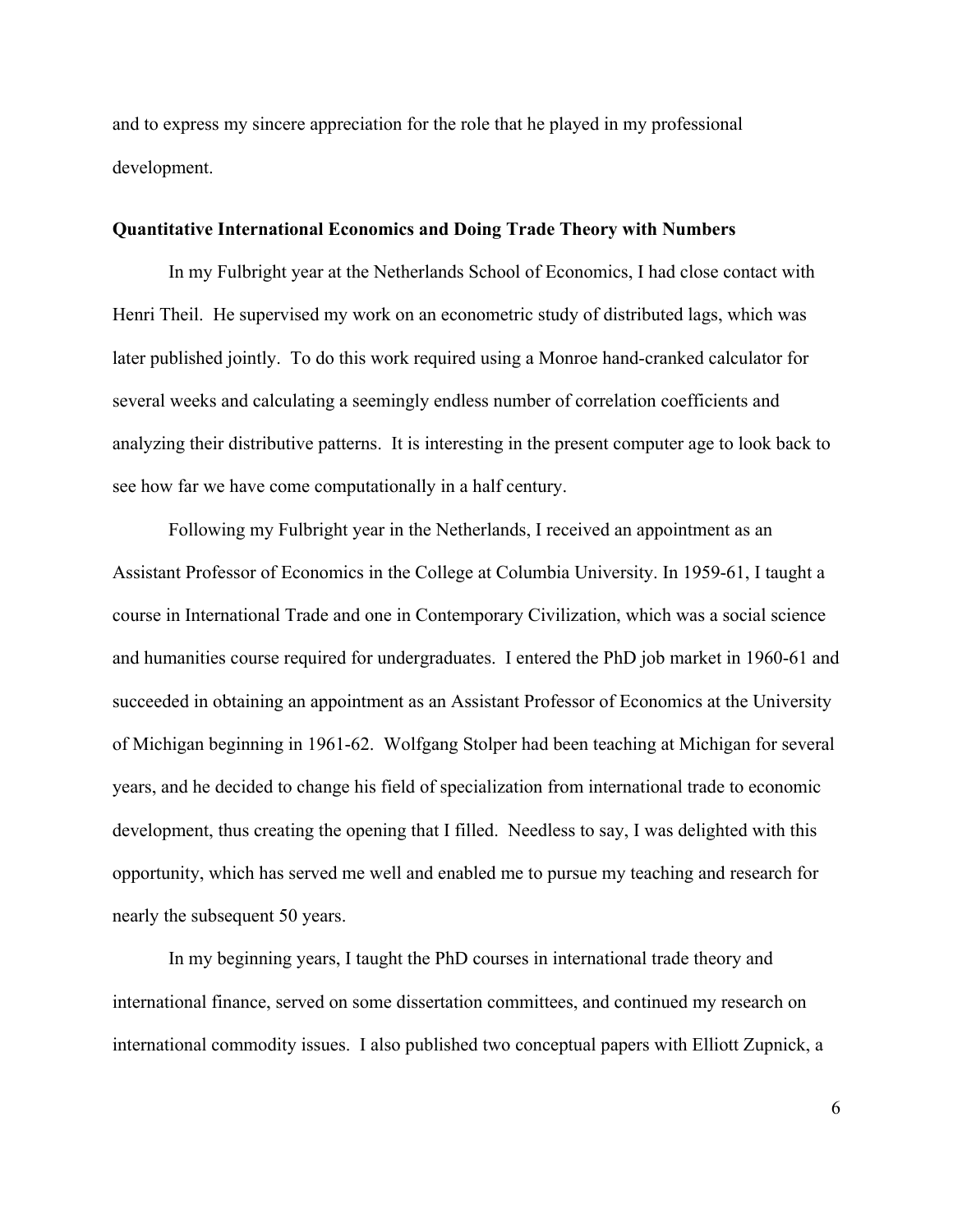long-time friend from Columbia days, on the theory and measurement of the elasticity of substitution in international trade and on the analysis of devaluation in a three-country world. Further, I published an empirical paper on "The U.S. Tariff and the Efficiency of the U.S. Economy" in the May 1964 *American Economic Review, Papers and Procee*dings. As far as I know, this was one of the first published papers trying to measure the welfare effects of U.S. tariffs.

Around this same time, I became interested in the subject of export-led growth, which a number of countries were experiencing. Italy was one such country, and I decided to undertake research on its growth experience. With the assistance of a Ford Foundation faculty fellowship, I was able to spend the 1964-65 academic year in the research department of the Banca d'Italia in Rome. This was a very enriching experience to interact with the research staff and to get advice on pertinent modeling and econometric issues and pertinent data. I had close contact in particular with Antonio Fazio, who was a young researcher at the Banca d'Italia and had spent a year studying at MIT. I was grateful to Antonio for our many conversations and for his feedback on my research. As many people may know, Antonio later became Governor of the Banca d'Italia and served effectively, until he was accused in 2004-05 of using his influence to resist foreign interest in an Italian bank. He resigned his position at the end of 2005 and subsequently was convicted in the Italian justice system and sentenced in May 2011 to four years in jail for market rigging and ordered to pay a 1.4 million euro fine. It is difficult for me to reconcile his downfall with the person that I had come to know well and respected in years gone by. In any event, I published an English language version of a book on Italy's export-led growth in 1967 and an Italian language version in 1968.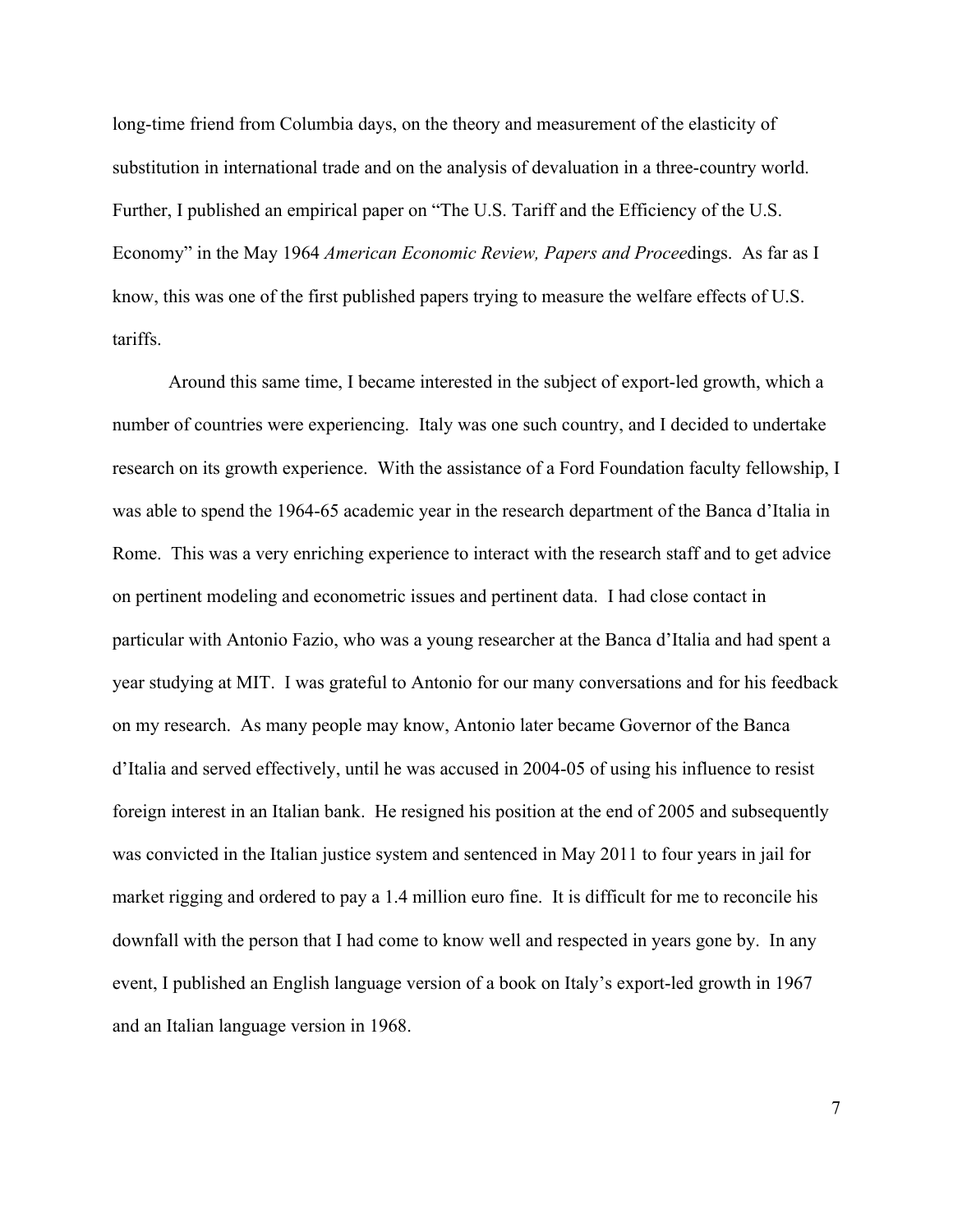Following my return from Italy in 1965, I turned my attention more directly to quantitative issues in international economics. In this connection, I enlisted the services of Ed Leamer, who was a PhD student at Michigan in the late 1960s, specializing in econometrics and international economics. This resulted in the preparation of a coauthored volume, *Quantitative International Economics*, which was published in 1970 and covered such topics as measuring price and income elasticities in international trade, the gravity model, and constant-market share analysis. This was a kind of pioneering effort at the time, and it is an especial tribute to Ed Leamer's knowledge and skills with econometric methods and data analysis, which he has continued to apply throughout his subsequent academic career.

At around this same time, I had turned my attention to writing a book, *The Balance of Payments: Theory and Economic Policy,* which drew on my teaching of the PhD level course in international finance at Michigan. Harry Johnson, with whom I had some contact, suggested that I undertake this book, and he offered some very helpful comments at the time. The book was structured in terms of the Keynesian IS-LM model and was published by Aldine in 1973. $2$  It

 $2$  One never knows how useful or influential one's publications may be. But Marina Whitman (2010), my long-time colleague at Michigan, has written how my book influenced her thinking and teaching:

<sup>&</sup>quot;By a stroke of luck, I found a useful organizing framework in Bob Stern's just-published (in 1973) book, *The Balance of Payments.* To me, at least, his approach was revolutionary, and far more realistic than the one I had absorbed in graduate school and had incorporated into my own teaching ever since. Rather than analyzing international economic interactions using what was essentially a closed economy model with the current account tacked on, adding the term (X-M) to the definition of national income, Stern outlined a full-fledged model of an open economy, incorporating as endogenous shifts in both the current and capital accounts. Rather than defining balance-of-payments equilibrium in terms of a zero balance on current account, as I had absorbed from Kindleberger, he defined it as zero net flows of "accommodating transactions" or balancing items, that is, short-term flows of official capital and movements of international reserves. Finally, he incorporated into what was effectively a graduate-level textbook Mundell's two-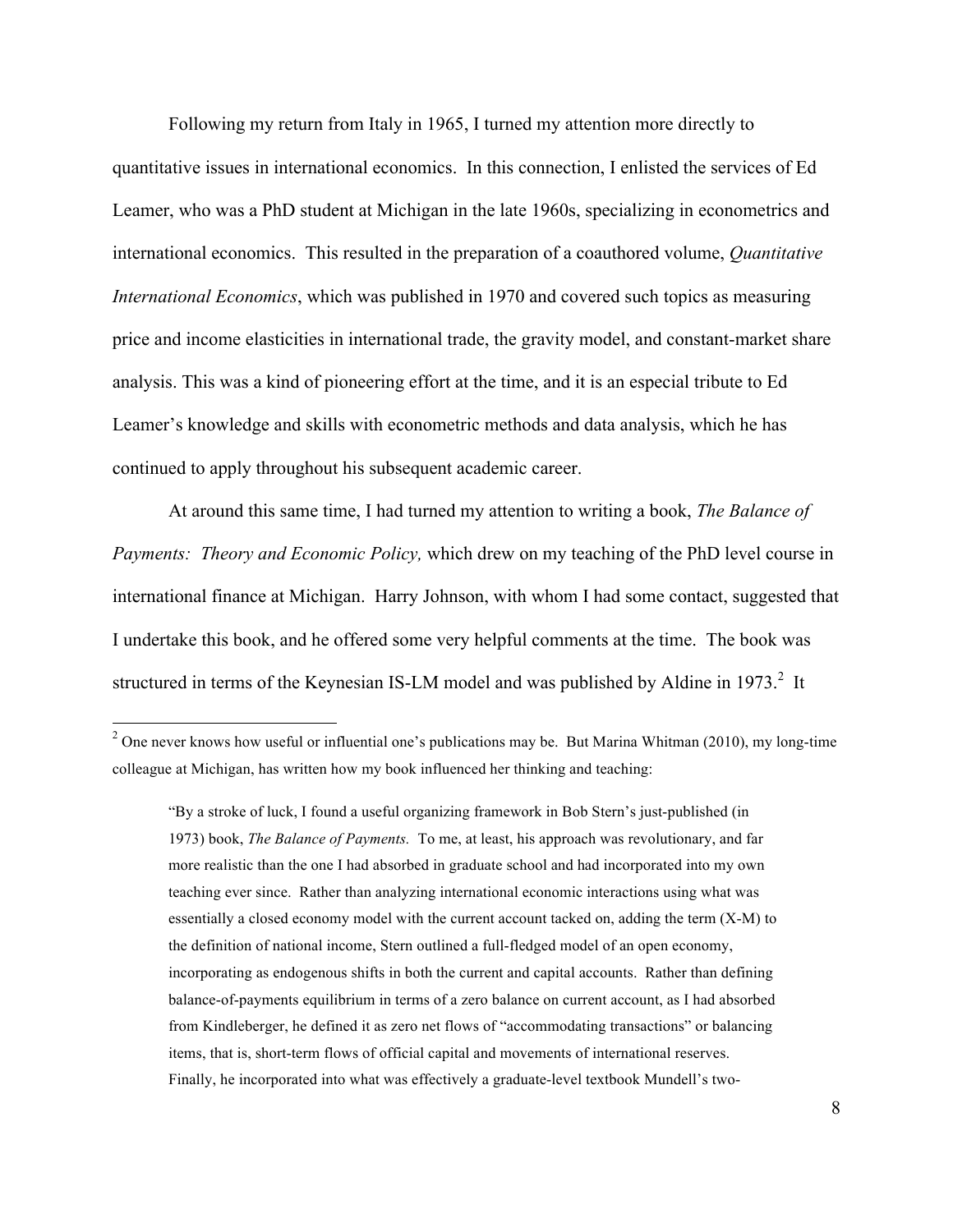sold reasonably well for a few years until it was superseded by the movement to flexible exchange rates and the monetary approach to the balance of payments, which I had not covered systematically in my book.

During the 1969-70 academic year, the Michigan Economics Department was given authorization to recruit a new PhD specializing in international economics. It was then that Alan Deardorff was hired. He was completing his PhD at Cornell University and had worked especially with Jaroslav Vanek. On the basis of his excellent theoretical work on trade and growth, he was offered a position and joined the Economics Department in the fall of 1970. I subsequently had occasion to give him feedback on his writings on topics that were new to me and that he was preparing for journal submission. After a short time, I proposed that we might work together on some research that would draw upon his modeling skills in conjunction with my own empirical and policy orientation. Thus began a collaboration and close association between us that has continued for about 40 years.

It turned out that not only was Alan a truly accomplished trade theorist, he also quickly mastered issues of data and policy application and analysis. In particular, in 1972-73, the U.S. Bureau of International Labor Affairs (ILAB) put out a request for proposals for studies of the trade and employment effects of tariffs and other trade policies and for the effects of multilateral trade liberalization. We decided to focus on the latter topic and to address it by means of a computational general equilibrium model, following work that was being done at the time in economic development studies. In the event, our modeling proposal was turned down. We decided nonetheless to continue with the modeling work and to embark on the construction of a

instrument solution to achieving both internal and external balance under different exchange-rate systems. Eureka!"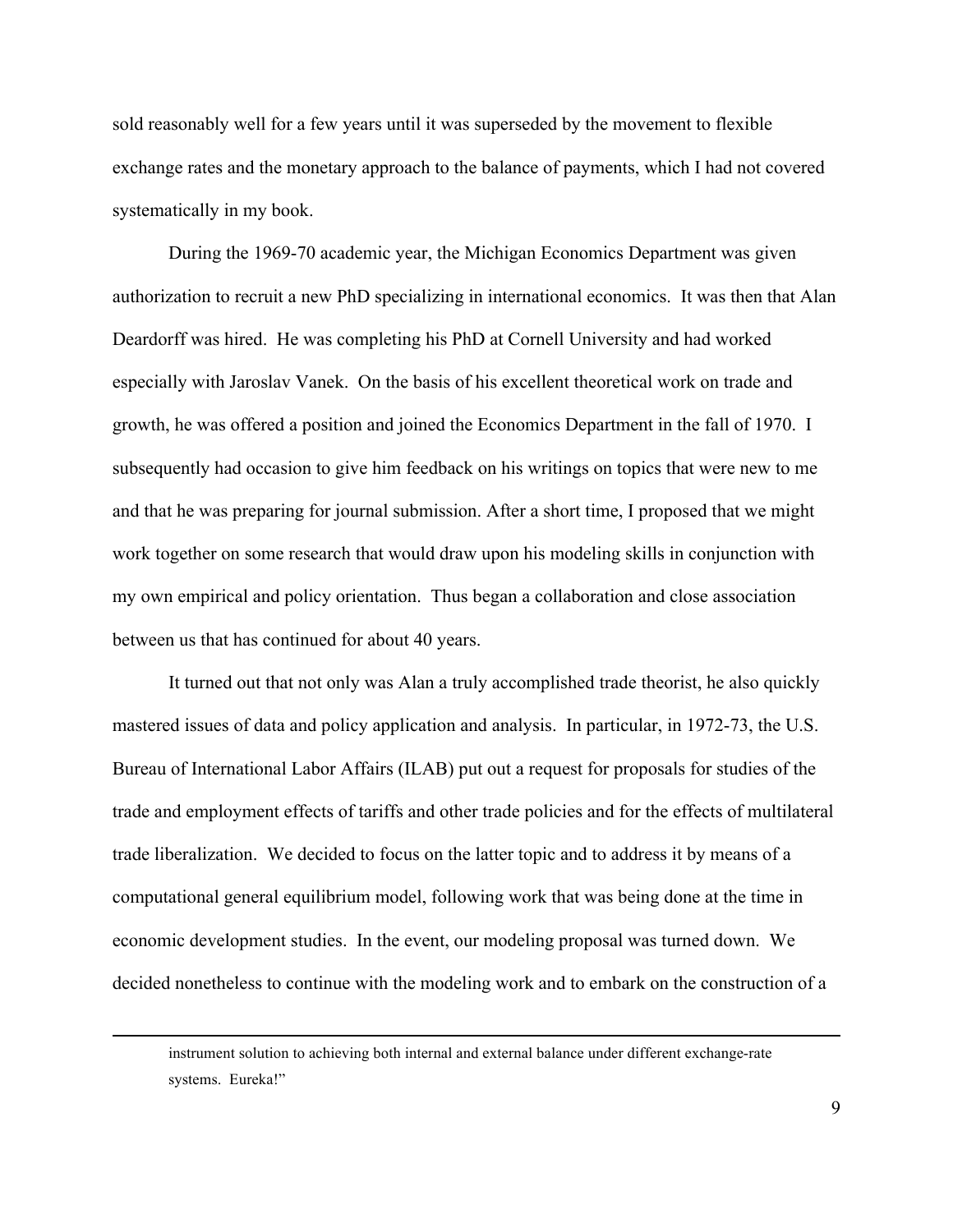data set covering the trade, output, employment, and pertinent elasticities for the major industrialized and developing countries. It was this joint effort that led to the development of what we were to call the Michigan Computational General Equilibrium (CGE) Model of World Production and Trade.

Once the computer code and data were in place, we tried various modeling experiments involving trade liberalization. The challenge then was to study and interpret the computational results. In the early stages, it appeared that some results were counter intuitive or much larger than seemed reasonable. What we did then was to go back to the theoretical structure of the model as well as the data to determine what was wrong and to make theoretical and data changes that yielded what we thought were more reasonable results of trade liberalization. We thus became deeply involved at the time in doing what we called "trade theory with numbers." We proceeded to publish a series of papers beginning in 1977 in which we used the Michigan Model for a variety of different issues involving the effects of policy changes on trade and employment for the major industrialized and developing countries.

In the course of work with the Michigan Model, we maintained contact with ILAB and the Office of the U.S. Trade Representative (USTR). This led to our being commissioned by the U.S. Senate Finance Committee, which was responsible for monitoring and evaluating the U.S. negotiating position in the Tokyo Round of Multilateral Negotiations. For this purpose, it was necessary to obtain access to the U.S. tariff offers and those of its major trading partners that had been tabled in the negotiations, We had to obtain official clearance to gain access to the tariff offers. When we first ran the model and sent the detailed sectoral results on trade and employment to the Senate Finance Committee and the USTR, we were informed that the USTR objected to our results.. We could not find any errors, however.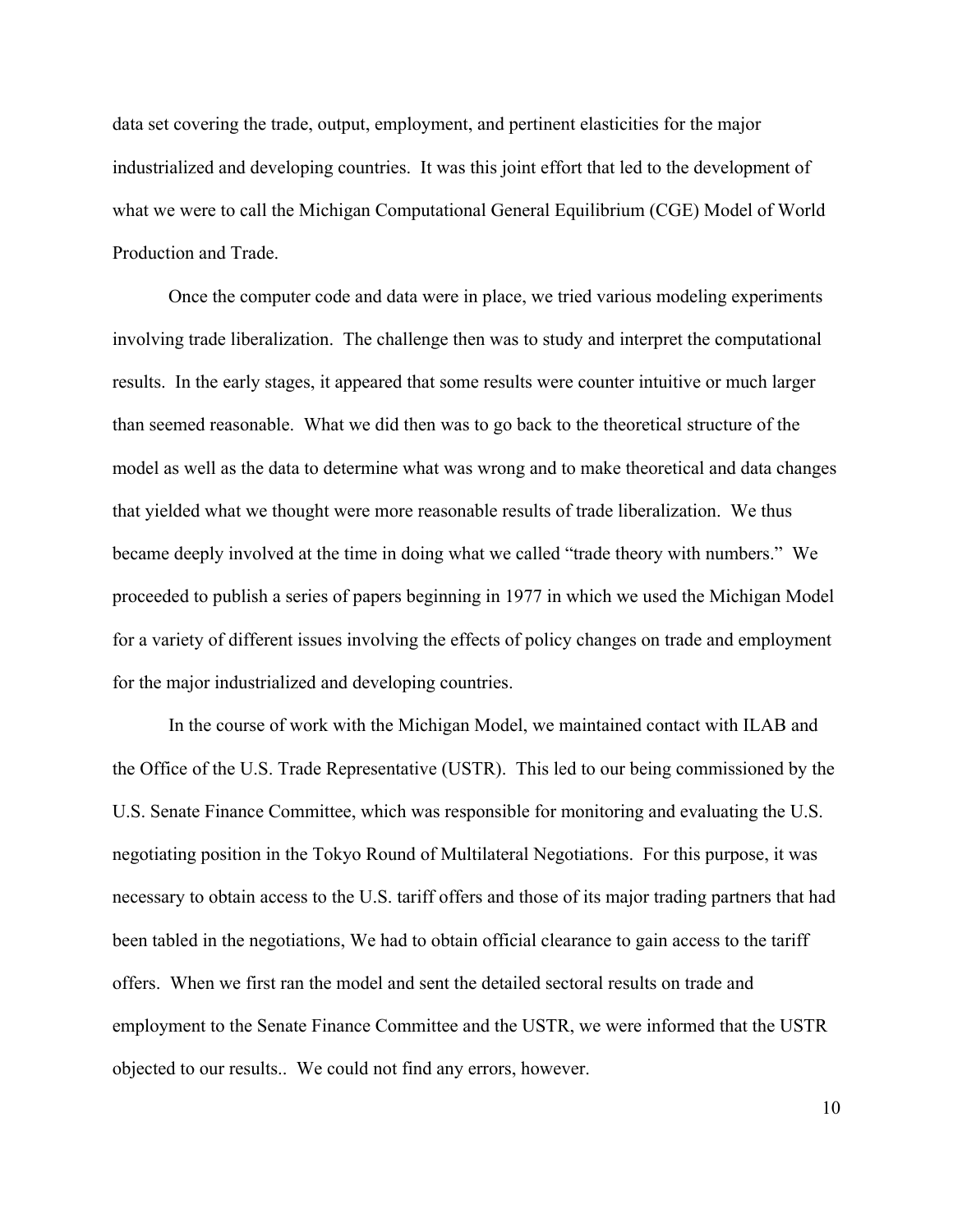On further investigation, it turned out that the USTR had not provided the most up-todate data on the tariff offers that had been tabled. It was only after the Senate Finance Committee threatened to subpoena the latest tariff offers that the USTR provided the requisite data. Our computational results were that the sectoral trade and employment and aggregate economic welfare effects of the proposed reciprocal tariff offers were comparatively small in both absolute and relative terms for the U.S. These results were comparable to those that we had obtained previously in running hypothetical tariff reductions. Our task then was to meet with pertinent staff members in Washington to explain our modeling methodology and results, which was not always an easy task. In any event, we were informed by the staff of the Finance Committee that they found our study and results useful in countering the claims especially of U.S. organized labor that the Tokyo Round negotiations would lead to significant displacement of U.S. workers. Our study was published by the U.S. Government Printing Office in 1979.

During the 1980s, we used the Michigan Model to analyze a variety of issues, including the effects of changes in exchange rates, domestic tax/subsidies and tariffs, input-output technologies, and the structure of protection. We also used the model, in collaboration with Bob Staiger, to analyze the role of U.S. and Japanese factor endowments and factor contents in the context of the Heckscher-Ohlin trade model. Further, we carried out some modeling studies of international trade in armaments in the late 1980s and early 1990s.

Around the mid-1980s, Drusilla Brown began working on a new version of the Michigan Model that embodied developments in the "new trade theory," which included the representation of monopolistic competition and product differentiation in manufacturing and services firms, economies of scale, and product variety, as well as new data and parameters. This new version of the Michigan Model was first applied by Drusilla and me to the U.S.-Canadian Free Trade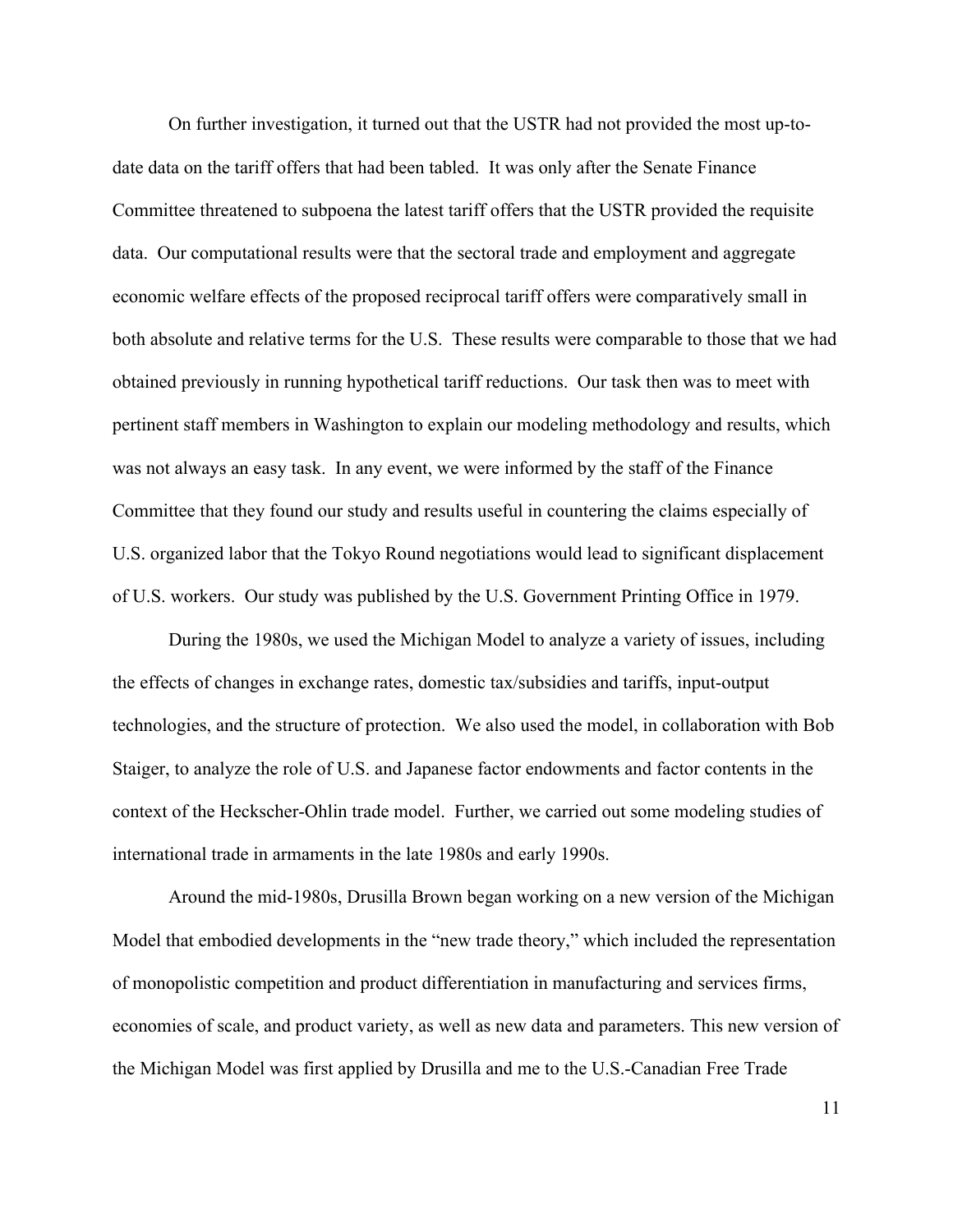Agreement that became operative in the late 1980s. Then, in the early 1990s, we enlisted Alan Deardorff to work with us in applying the model to analysis of the North American Free Trade Agreement (NAFTA) that was being negotiated. We were commissioned by the U.S. National Commission on Employment Policy to use the model to analyze the economic effects of NAFTA and to calculate the size and patterns of U.S. employment disruption and wage losses, and the budgetary implications of adjustment assistance for displaced workers. Once again, our modeling results suggested small absolute and relative changes in U.S. trade and employment and small budgetary needs for adjustment assistance. Our results were thus a far cry from the "giant sucking sound" that Ross Perot was predicting about NAFTA during the 1992 presidential campaign.

In the years that followed, we expanded the database of the Michigan Model to include sectoral estimates of services barriers. This was important insofar as these barriers, which included domestic regulations, yielded much larger welfare gains than merchandise trade liberalization because the services barriers were considerably higher than the tariffs on merchandise trade. We also had occasion to use the Michigan Model to do a series of studies of bilateral and regional preferential trading arrangements (PTAs) for the U.S. and partner countries and to compare these results with the effects of multilateral liberalization. The computational results of these PTAs were again small in absolute and relative terms for the U.S. but somewhat larger particularly for the partner developing countries. There was some evidence of trade diversion, but it was not substantial. A message in this research was that the potential benefits of multilateral trade liberalization were estimated to be many times greater than the benefits of the preferential arrangements.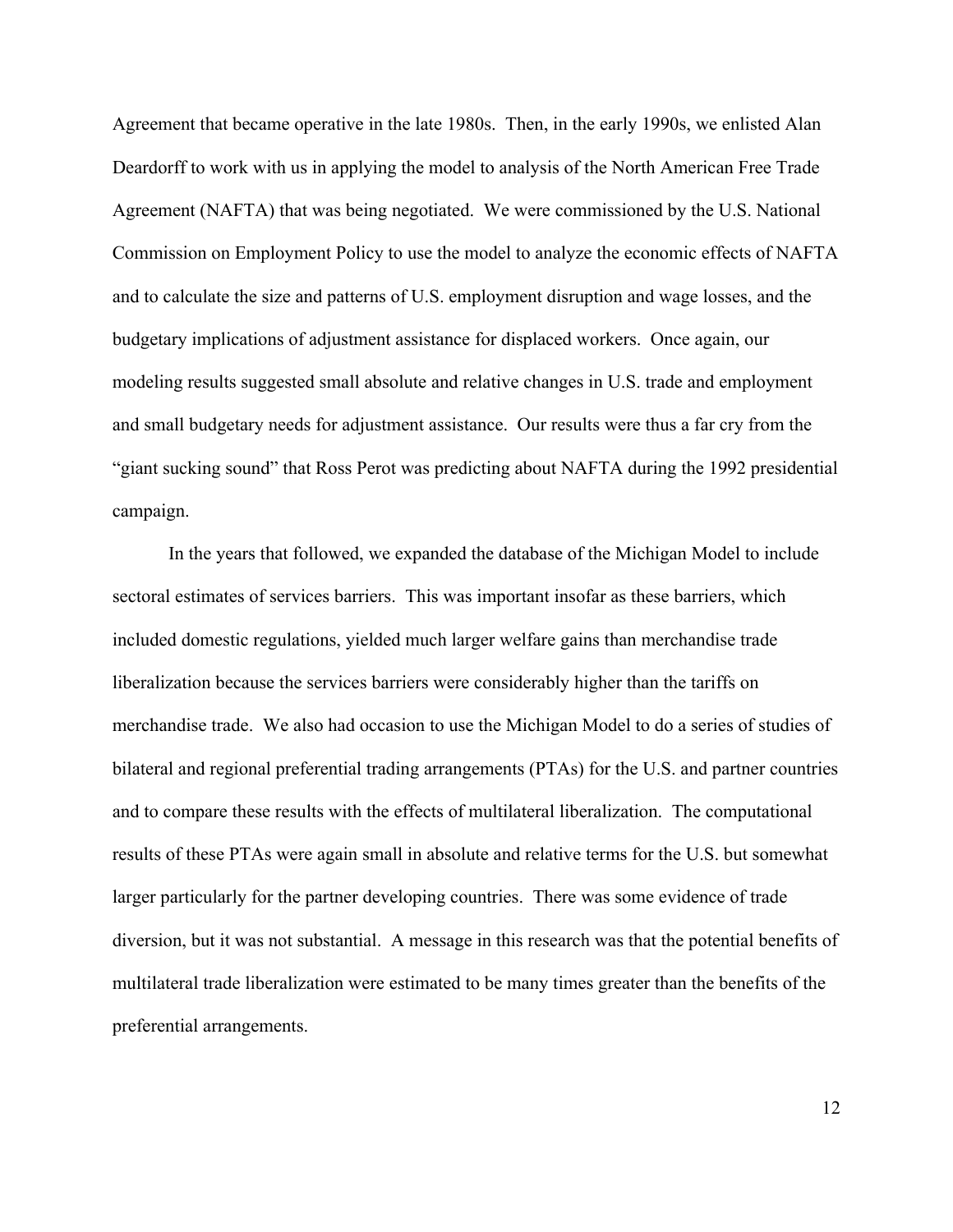With the new century, Alan Deardorff and Drusilla Brown were turning their attention to other topics of research, and I had occasion to enlist the collaboration of Kozo Kiyota, a young Japanese economist who had obtained financing to work on modeling issues with me in residence at the University of Michigan. We concentrated especially on updating the database of the Michigan Model and using it to analyze a variety of PTAs especially for the U.S. and Japan, with results that generally paralleled those found in the earlier modeling work mentioned.

#### **Social Questions**

Beginning in the mid-1990s, my research interests were shifting towards social questions and issues of U.S.-Japan economic relations. In a 1996 paper, Drusilla Brown, Alan Deardorff and I explored the theoretical aspects of trade and labor standards, and we later did a paper on child labor. I also published some papers on my own, one of which was awarded first prize of \$10,000 in October 1998 in an essay contest on the topic, "Labor Standards and Income Distribution and Their Relation to Trade," sponsored by the Institute for the Integration of Latin America and the Caribbean (INTAL). In 2000, Deardorff and I published an edited, conference volume, *Social Dimensions of U.S. Trade Policies.* In 2007, Drusilla Brown and I published an edited volume, *The WTO and Labor and Employment*. Our most recent collaboration was a 2011 conference paper, "Labor Standards and Human Rights: Implications for International Trade and Investment," jointly authored by Brown, Deardorff, and myself.

In my capacity as the general editor of a University of Michigan Press series of Studies in International Economics, I had occasion to publish a book by Andrew G. Brown entitled *Reluctant Partners: A History of Multilateral Trade Cooperation, 1850-2000.* Brown was a retired UN staff economist, living in Wellfleet on Cape Cod, where I had a summer home. We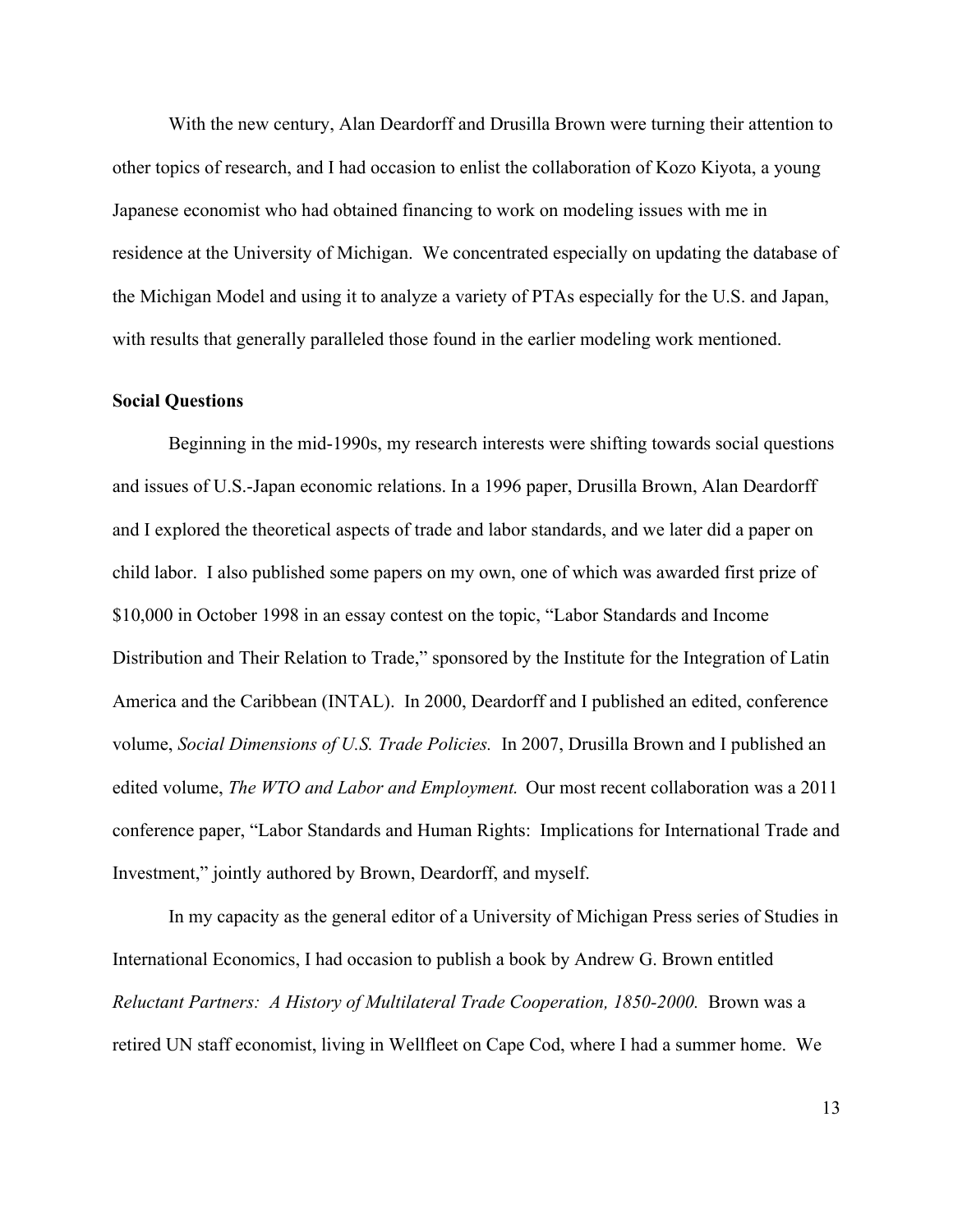began meeting regularly in the summers and found a lot of interests in common, which we later pursued in a number of joint papers on issues of fairness in the global trading system, global market integration and national sovereignty, and trade agreements and international labor standards. We still maintain close contact and correspond frequently on developments in the international economy.

## **Foreign Lecturing and Modeling Projects**

As already mentioned, I was a Fulbright Scholar in the Netherlands in 1958-59 studying econometrics and had a Ford Foundation Faculty Fellowship at the Banca d'Italia in 1964-65 to do research on Italian export-led growth. I later had a series of grants from the U.S. State Department to lecture in Japan (1973, 1977, 1985), Surinam and Barbados (1977), India (1980, 1990), Spain (1990), Hong Kong (1985), Indonesia (1985, 1990), Turkey (1985), Sri Lanka (1990), and Malaysia (1995). I lectured mostly on issues of trade liberalization and computational modeling.

In the course of my visits to India, I established contact with the National Council for Applied Economic Research (NCAER) in New Delhi and gave a presentation on the Michigan Model. This led to collaboration with the NCAER staff to develop a version of the Michigan Model for the Indian economy that was designed to study the economic impact of the process of liberalization that began in the early 1990s. We published a book in 1998, *The Impact of Trade and Domestic Policy Reforms in India: A CGE Modeling Approach*, coauthored by Alan Deardorff and myself together with Rajesh Chadha and Sanjib Pohit of the NCAER staff. The India model has continued to be used under Chadha's direction to provide computational estimates of India's trade and related policies.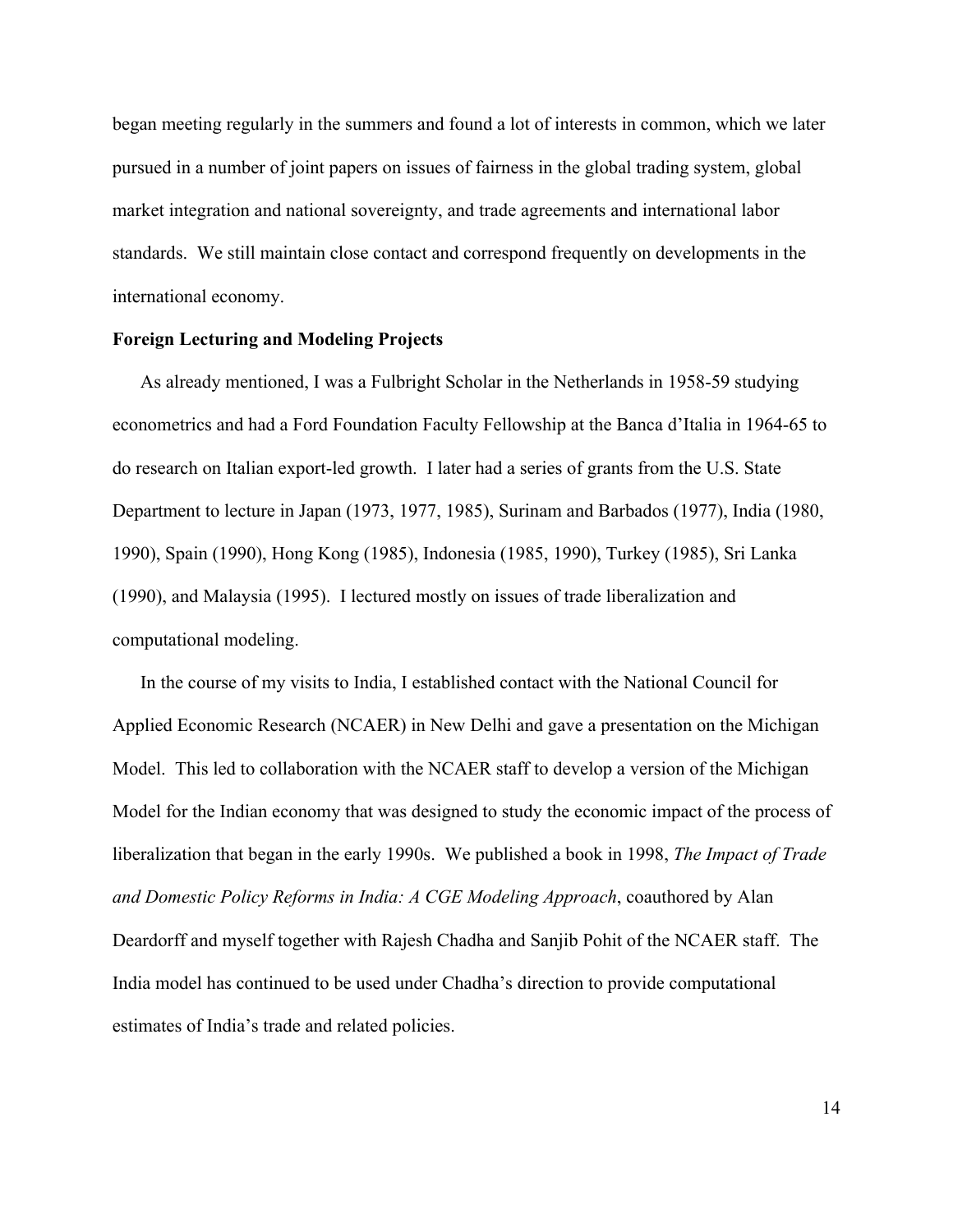In the mid-1990s, we were commissioned by the United Nations Development Programme (UNDP) to do a modeling study of a free trade agreement (FTA) between the European Union and Tunisia. The Tunisian Ministry of Foreign Affairs was particularly concerned about whether the FTA would engender a significant inflow of foreign direct investment (FDI) from the EU. We adapted the Michigan Model to incorporate FDI and found, to the disappointment of the Ministry, that our model suggested only relatively small FDI inflows. There was some concern expressed about the accuracy of our modeling results. Nonetheless, it turned out, following the implementation of the FTA, that the FDI inflows did not materialize as had been hoped.

In 2007, I traveled to Ethiopia on two occasions as a member of a World Bank team to study the Ethiopian financial sector in connection with Ethiopia's application to join the World Trade Organization. Since the Ethiopian financial sector was primarily under government regulation and operation, the main issue was the extent to which Ethiopia would have to liberalize its financial sector in the course of the WTO accession process. The study that I directed, jointly with Kozo Kiyota and Barbara Peitsch, attempted to measure the potential benefits of financial liberalization to Ethiopia using proprietary data and making comparisons with the liberalization experiences of other developing countries. But, in the end, the results and recommendations of our study were resisted by the pertinent government agencies even though we had received support in meetings with a number of Ethiopian private sector firms. Needless to say, this was a humbling experience in showing the political constraints on economic analysis and policy recommendations.

In retrospect, I learned a great deal from the contacts and experiences in my foreign travels, lecturing, and projects.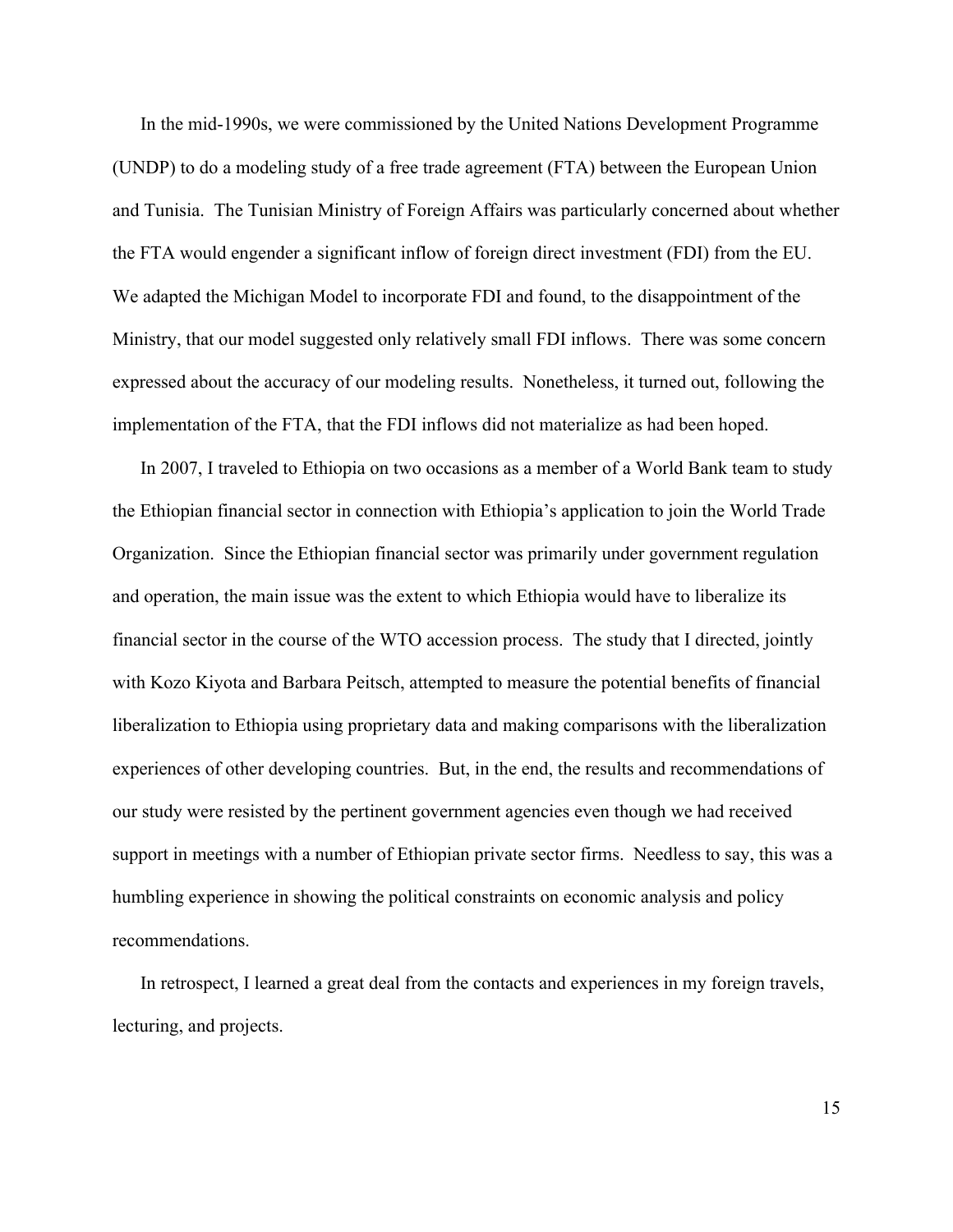## **U.S.-Japan Economic Relations**

Together with my Michigan colleague, Gary Saxonhouse, we obtained a series of grants beginning in 2000 from the Japan Foundation Center for Global Partnership and carried out a program of research and book publications subsequently, involving both U.S. and Japanese scholars on issues and options for U.S.-Japan trade policies, Japan's economic recovery and the lost decade, and newly evolving patterns of international trade. Saxonhouse was one of the leading world scholars on the Japanese economy. His remarkable accomplishments and influence were cut short by his untimely death in November 2006, following a battle with leukemia. In his honor, I edited two volumes of his selected papers together with Hugh Patrick and Gavin Wright entitled *The Japanese Economy in Retrospect,* which was published in 2010.

## **Undergraduate and Graduate Teaching and Supervision**

For many years, I taught both undergraduate and graduate courses in international trade and international finance and helped to organize the graduate Research Seminar in International Economics. I also taught a junior-year honors seminar for a number of years. I didn't find the undergraduate teaching particularly satisfying because of the large class enrollments and limited personal contacts with the students. An exception here was the junior honors seminar that brought together the best economics majors in a small group setting that made it possible to read and discuss in depth a variety of interesting economics articles and books and to provide writing opportunities for the students. Similarly, the graduate courses and the Research Seminars were also very stimulating and provided valuable learning opportunities both for the students and myself. The weekly meetings of the Research Seminar were devoted to presentations of papers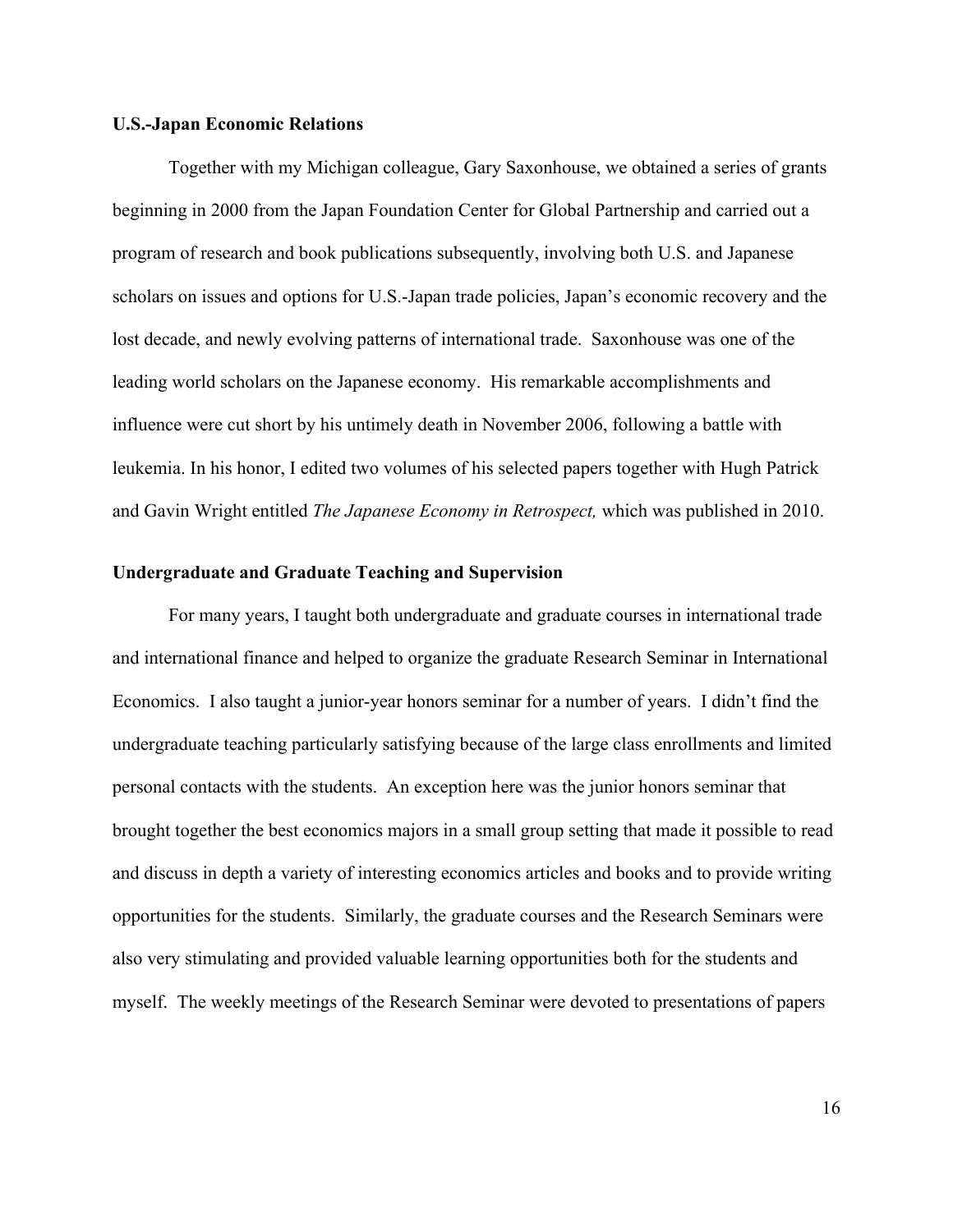by faculty members and invited speakers, and presentations of graduate-student dissertations in process.

As mentioned above, I have always looked back to my Columbia University days when I would meet regularly with Ragnar Nurkse to get feedback on my dissertation in progress. This experience motivated me to play a proactive role with the Michigan graduate students at the dissertation stage to give them feedback on the content and, if needed, the rewriting of their chapters. In my nearly five decades at Michigan, I served as chairman or as a member of 80 Economics dissertation committees on topics in international trade and finance.

## **Looking Back**

 

As I reflect over years past, I consider myself truly fortunate for the working relationships that I developed. I am especially grateful to Ragnar Nurkse for his guidance and personal interest in my graduate student research. Some of the other individuals who supported and encouraged my work in the early years include Elliot Zupnick and Harry Johnson. During my career at the University of Michigan, my involvement in working with Ed Leamer was a high point in the late 1960s. Thereafter, I received endless benefits in my collaborative work with Alan Deardorff, and later with Drusilla Brown, Kozo Kiyota, and Andrew Brown.<sup>3</sup> These relationships greatly enhanced my understanding of international trade and finance and contributed directly to my numerous individual and jointly authored publications. This is true also for my relationships with the many students whom I taught and supervised. I owe a great

<sup>&</sup>lt;sup>3</sup> I had occasion, together with Drusilla Brown and Bob Staiger, to organize a festschrift for Alan Deardorff that was held at the University of Michigan in October 2009 to mark his 65<sup>th</sup> birthday. I have edited the festschrift proceedings, which include reflections by many leading trade economist on Alan's contributions and reprints of his significant individual and jointly authored publications in a book published in 2011. My 2009 book, *Globalization and International* Trade *Policies,* contains many of my collaborative and jointly authored papers.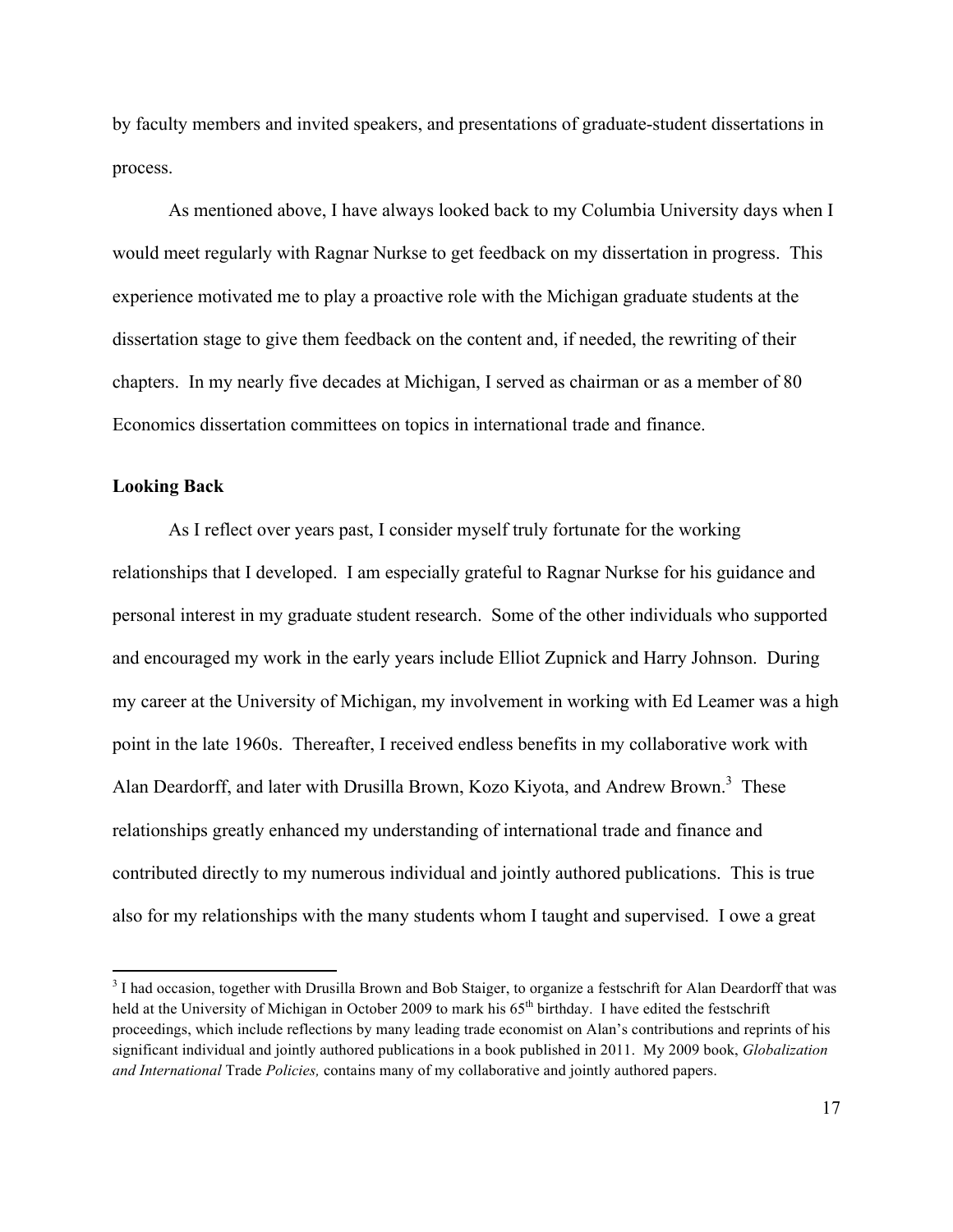deal, furthermore, to Judith Jackson for her devoted and able assistance for over three decades with manuscript preparations, conference organizing, and course materials. She has been indispensable in keeping the Michigan research engine going.

I was honored in 1994 that some of my former students, Ed Leamer, J. David Richardson, Peter Hooper, and Keith Maskus, organized a festschrift for me. While a festschrift is an occasion to pay compliments to the honoree, I think it may be fitting nonetheless to refer to some of what the late Bob Baldwin (http://www-personal.umich.edu/~rmstern/baldwin.htm) said in his keynote speech at the festschrift concerning what he thought were my signal accomplishments and influences:

"The important point about Bob's research is not so much the particular topics on which he has written but the general approach that he has taken. From the beginning, Bob got it right. Somehow he realized that the period in which his career would take place was the age of empirical economics. I don't know just what the status of the computer was at the time he began his career, but he started right out by testing various hypotheses empirically. It is apparent that he appreciated early the importance of applying sophisticated statistical techniques to gain important empirical insights. This appreciation of applying sophisticated econometrics and utilizing the new computer technology to analyze important empirical and public policy issues is what, in my mind, uniquely characterizes his career. Further, he has passed this approach on to his students. Empirical work in trade is widely followed today, but let me point out that, in the 1960s and 1970s, it was not. In their book on *Quantitative International Economics*, Bob Stern and Ed Leamer were way ahead of the rest of us in appreciating what was unique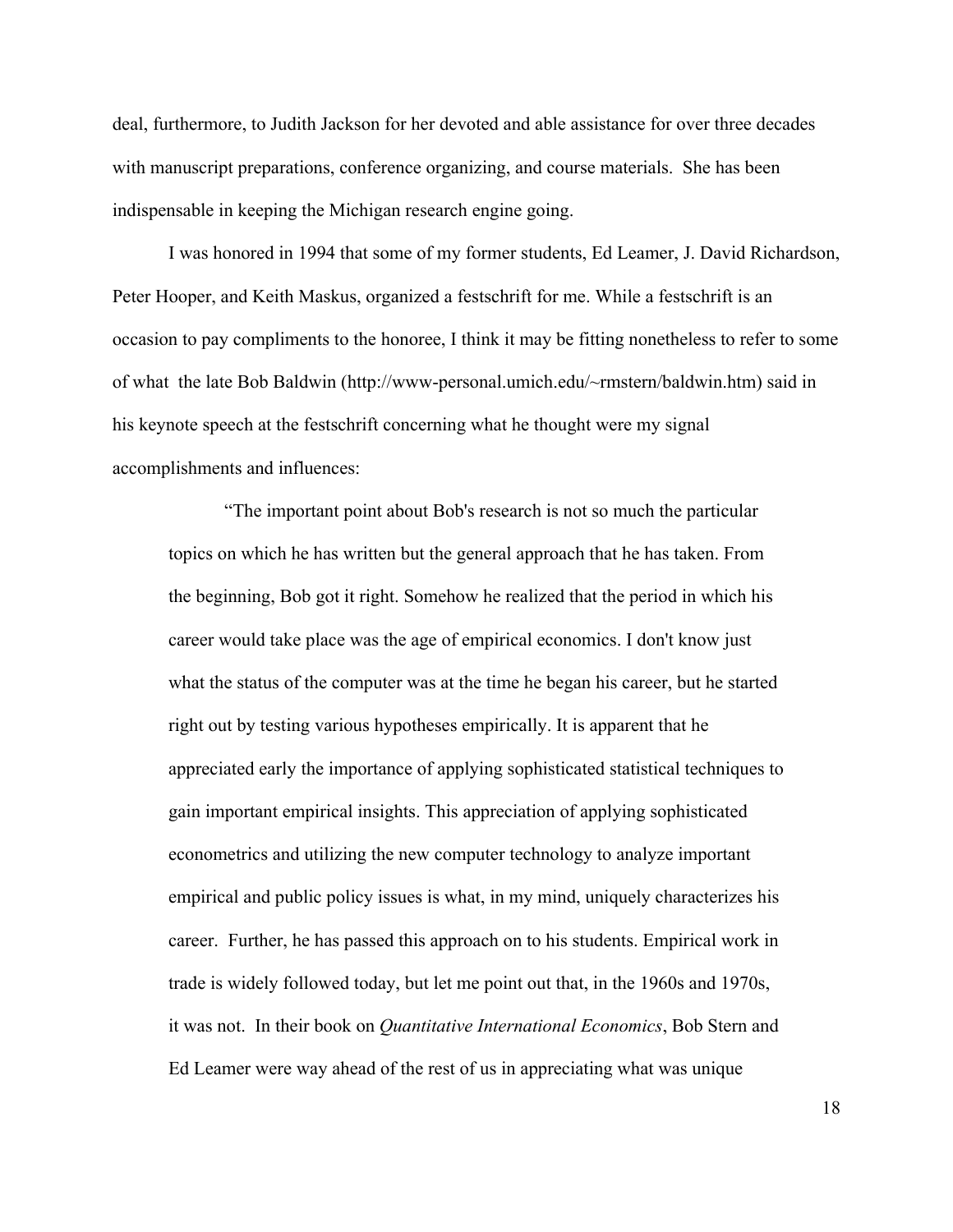about research in the modern era. Theory is still important, but I am convinced that historians will look back and characterize this period as one in which empirical economics came of age and began to dominate the discipline.

A major accomplishment of Bob's research career has been the Michigan computable general equilibrium (CGE) model, which he developed along with Alan Deardorff. This is easily the most important CGE model with international economics and has had tremendous influence, not only in academic economics, but also in the policymaking field. For every major international economic policy in recent years, this model has been very important in influencing what economists and policymakers think about the economic impact of the policy. One additional benefit from the model is that it has encouraged its developers to think even more deeply about trade policies and the various institutions dealing with these policies. In my view, Stern and Deardorff have gone beyond being outstanding empirical economists and are now also wise in the ways of trade policy in a real-world setting.

Now let me move away from Bob's accomplishments through his writing and discuss another important feature of his career, namely, his ability to attract an extraordinarily talented group of graduate students. He has done this consistently over the years. One can look at the students of other trade economists, not just contemporary ones, but leading trade economists over the years, to realize how extraordinary his accomplishment is. So what is the secret of his success in attracting top-notch graduate students? Well, after talking to several of them, I think I've figured it out. Bob has followed what I would call the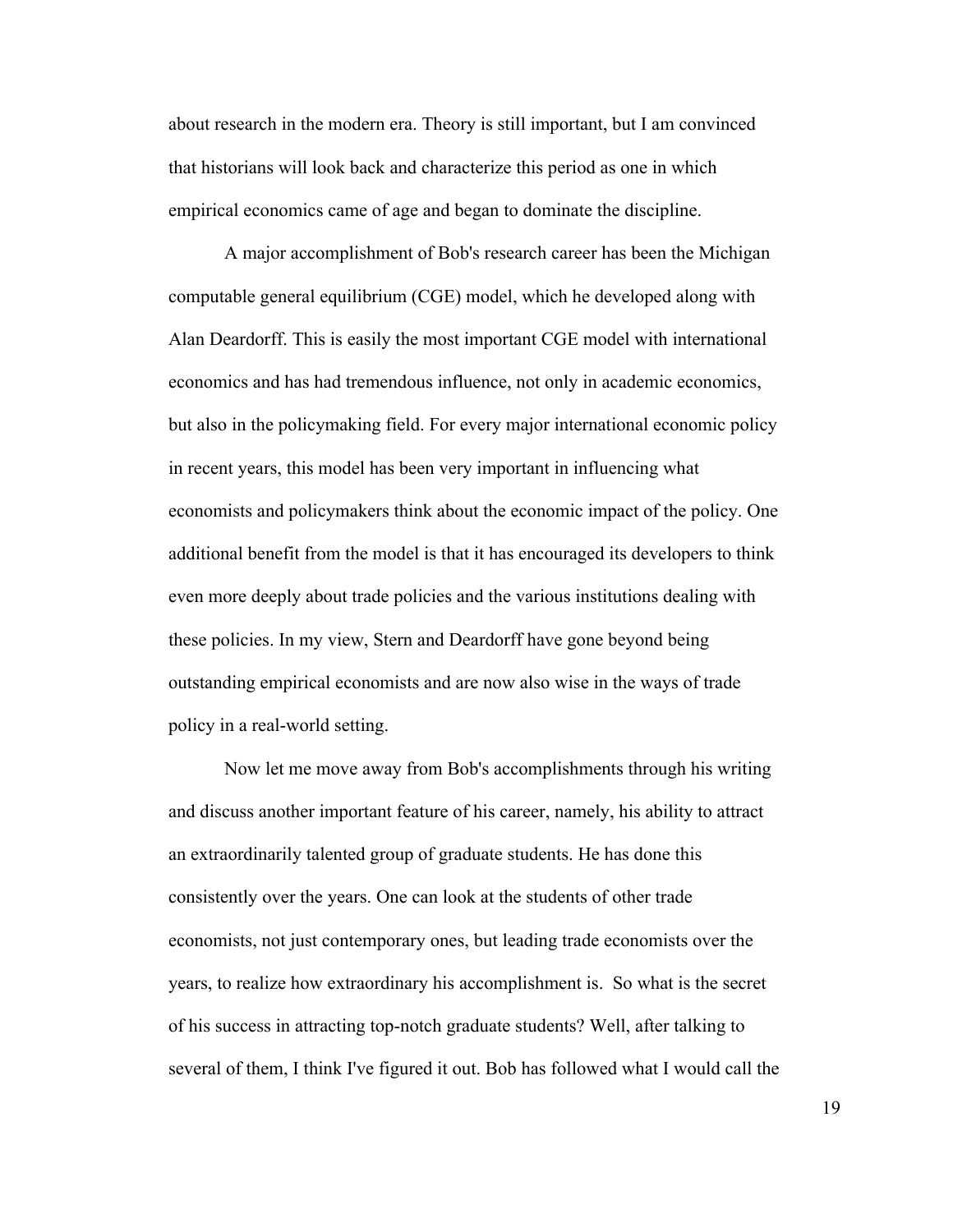big-time football model in building up his teams of outstanding graduate students- -a model he must have become familiar with over his many years here at Michigan.

How has Michigan managed to build up and maintain consistently an outstanding football team? The first point to make is that its coaches don't get their players just by waiting for them to walk in and express interest in playing. The coaches go out and recruit their players. And that is what Bob seems to do. He identifies the top graduate students, not just those who have wandered into trade but those in other fields (Ed Leamer was recruited from econometrics) and goes after them to write theses in the trade area. But how is successful recruitment done? Well, first of all you've got to have some scholarships to attract your recruits. And this is where the Stern-Deardorff research organization comes into play. These two guys have used Bob's MBA knowledge to put together a highly efficient, smooth research operation that must be the envy of many private research firms. They put out first-rate research proposals involving funding for graduate students that seem to be better than the rest of us can do. I know this from personal experience in competing against them for research funds. And they have found places to tap for research funds that I have never heard of. Thus, they always seem to have the funds to offer research assistantships to the top graduate students that they go after.

But, successful recruiting is much more than just having attractive scholarships. A key question in the mind of a recruit is whether the particular team he joins will be useful in helping him get into the pros after he or she